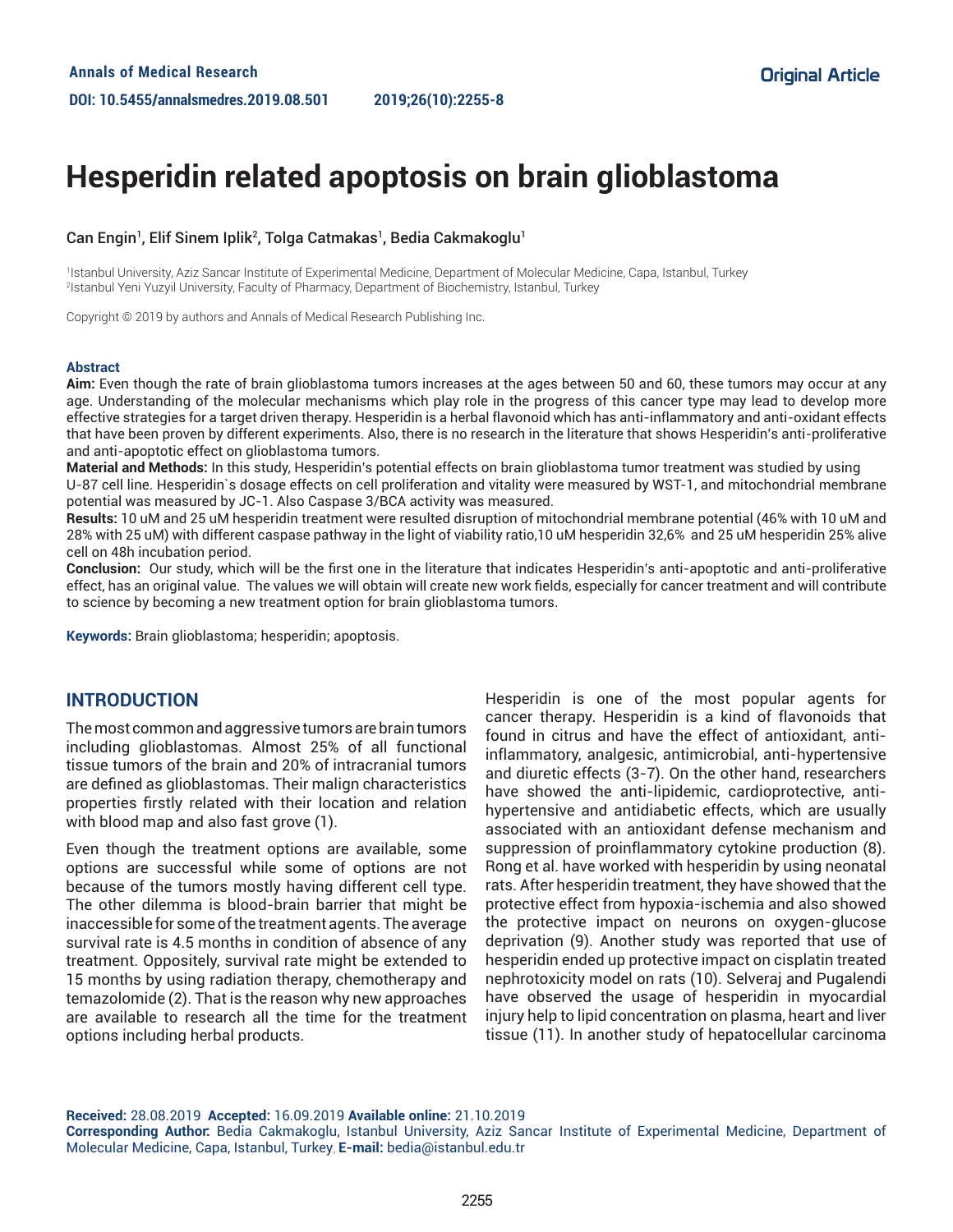cells have showed the capability of hesperidin to intibited invasive behavior by suppressing the activator protein-1 and NF-kB (12).

Human breast cancer cell line MCF-7 and hesperidin relation has worked by Naratajan et al. They have reported that hesperidin induces apoptosis of cancer cells (13). In addition to these studies, hesperidin has reported synergistic effect with diazepam and also its opioid receptors are responsible for hesperidins sedative and antinociceptive effects (14-16).

In our research, we have aimed to investigate the hesperidin impact on glioblastomas as an new approach by using U-87 glioblastoma cell line and MRC-5 (as a healthy control). Since the antiproliferative and apoptotic effects of hesperidin were examined in many cancers, our study has the new value because of the answer for glioblastomas.

## **MATERIAL and METHODS**

#### **Cell Culture**

Glioblastoma cell line U-87 and healthy cell line MRC-5 were purchased from ATCC [American Type Culture Collection, Manassas, VA]. U-87 cell line was cultured with DMEM (Gibco, 41965, containing Glucose, L-Glutamin) and MRC-5 was cultured with RPMI 1640 (Lonza BE12- 918F L-Glutamine and phenol red free). The media for both cell lines were prepared with suitable concentration of fetal bovine serum and penicillin/streptomycin. Cells were incubated and cultured in a condition of 37°C in 5% CO2.

#### **Hesperidin concentrations and WST-1 cytotoxicity assay**

0,1,5,7.5,10,25 and 50 uM hesperidin were used on U-87 and MRC-5 cell line that seeden in 96 well plate. The time depended manner was examined at 24h, 48h and 72h. At the end of the time manner for each plate WST-1 solution was added 10 uL into the each well. After adding the solutions, the plates were incubated 2 hours cultured in a condition of 37°C in 5% CO2. The absorbances were measured at 450 nm wavelengths by using a Multiscan ELISA reader [Thermo Fisher Scientific, Germany].

#### **Hesperidin's Caspase-3 activity**

Caspase-3 activty was determined to find any apoptotic sign for hesperidin. The activity was worked by caspase-3 colorimetric assay kit [BioVision Research Products,USA] step by step according to kit instruction. The results were measured by spectrophotometry under 405 wavelengths on ELISA reader [Thermo Electron Corporation Multiskan Spectrum, Finland]. Due to the protein characteristic of caspase, Bradford assay was used to normalize the protein concentrations as well.

#### **Mitochondrial membrane potential of hesperidin on glioblastoma cells**

Apoptotic pathway has some biochemical changes on cells includes the mitochondrial membrane potential. It is a sign to measure the apoptotic condition. JC-1 Mitochondrial membrane potential kit (Cayman Chemicals, MI, USA) was

used to determine cells conditions. The instruction was used step by step and finally measurements were done by flow cytometer.

#### **Statistical analysis**

Results are expressed as the mean standard error of the mean [SEM].

## **RESULTS**

#### **WHesperidin concentrations and WST-1 cytotoxicity assay**

Hesperidin was used 1,5,7.5,10,25,50 uM concentration and 24,48 and 72 h time period on U-87 and MRC-5 cell line. The results have showed there were no negative effects on healthy cell line. For U-87 cell, 10 uM and 25 uM concentrations were choosen the most effective dosage and 48 h for the time manner. 10 uM hesperidin ended up 32.6% and 25 uM hesperidin ended up 25% alive cell on 48h incubation period (p<0.05)(Figure 1).

#### **Hesperidin's Caspase-3 activity**

10 uM hesperidin and 25 uM hesperidin were used to analyze the caspase activity in 48 h time manner. The results have showed the 13% decreasing level of caspase level by 10 uM hesperidin. For 25 uM hesperidin usage has ended up 16% decreasing too. Due to the both doses, hesperidin was found effective to decrease the caspase 3 activity (p<0.05) (Figure 2). The healthy line MRC-5 has showed no change with hesperidin.

#### **Mitochondrial membrane potential of hesperidin on glioblastoma cells**

Decreasing the level of mitochondrial membrane potential is characterized by the release of the cytochrome c from mitochondria into the cytoplasm to activate the caspase enzymes. This important change in the membrane potential has a significant impact on the activation of the cellular apoptosis. This change was determined by JC-1 mitochondrial membrane potential kit (Cayman Chemicals, MI, USA). It has ended up promising results by reducing membrane potential for 46% with 10 uM hesperidin and 28% with 25 uM hesperidin in 48 h. incubation period (p<0.05) (Figure 3). In addition to this there could not find any change for MRC-5 in the manner of hesperidin.



**Figure 1.** Cell viability after hesperidin treatment and 48 h incubation period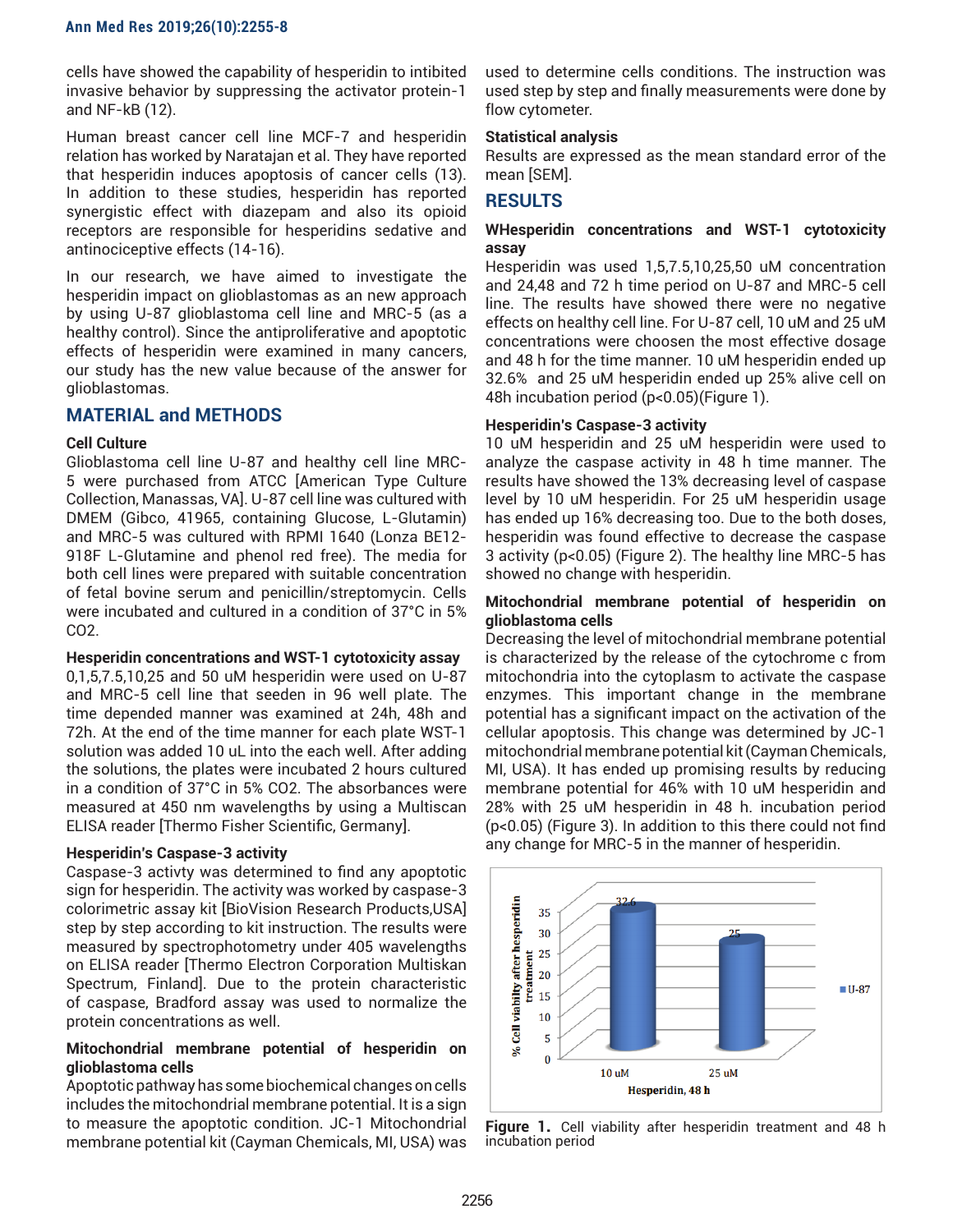#### **Ann Med Res 2019;26(10):2255-8**



**Figure 2.** Caspase acvitiy of hesperidin treatment on U-87

## **DISCUSSION**

Malignant gliomas are common brain tumors in all brain tumors. Despite advances in chemotherapy, radiotherapy and surgical intervention, the resistance of the drugs and cytotoxic effects on healthy cells make still less successful and insufficient for the treatment. That is the reason why natural products, which are no side effects, are popular. In this research we have wanted the get a new answer for brain glioblastomas with a popular citrus product, hesperidin. There are several studies can be found in the literature about hesperidin and its anticancer activity except brain glioblastoma (17-24). Chen et al. have worked to find out hesperidin's role on cell damage and antioxidants mechanism by using L02 hepatic cell line. They have showed the protective capacity and effective for oxidative stress of hesperidin by increasing the hemeoxijenase-1 expression level (17). In addition to this, they have also find the activation of protein kinase ERK 1/2 and nuclear translocation factor NRF 2. They have claimed that hesperidin is a potential therapeutic agent for hepatocyte damage related by oxidative stress and dysfunction of liver cell (17). Tamilselvam et al. have reported a study about a pesticide called rotenone, which is known to target the mitochondrial complex, related damage and its repair with hesperidin on neuroblastoma cells (18). They have found the loss of membrane potential of the mitochondria and increased reactive oxygen species first by using rotenone. After the damage, hesperidin usage was ended up repaired membrane and stimulates the antioxidant system (18). Despite these molecular based studies, our study has also showed the hesperidin make the disruption of membrane potential in on U-87 brain glioblastoma cells and let them through the apoptosis. Same as our results, Park et al. have reported the hesperidin's impact on decreasing the cell viability on colon cancer cells (19). In addition, similar apoptotic results with us have claimed by Saiprasad et al. (20) on colon cancer cells and Nazari et al. on lymphoma cells (21). The obtained data from our research indicate



**Figure 3.** Change in the membrane potential after hesperidin treatment on U-87

that hesperidin has an antitumor activity on brain glioblastoma cells and it has a potential to be used as a treatment options in accordance with the other studies that hesperidin induced the apoptotic mechanisms.

### **CONCLUSION**

Even though the promising results and hesperidin capability, the further analyses need to be clarify hesperidin induced mechanism for brain glioblastoma by molecular analyses. However our results have a new perspective and outcome for glioblastoma, there are a few limitations for the research such as molecular expressions of related pathways, additional apoptotic analysis. Hesperidin might be one of the agents for targeted therapy not only brain glioblastoma but also other cancers by it's potential.

*Competing interests: The authors declare that they have no competing interest.* 

*Financial Disclosure: This work was funded by Istanbul University Scientific Research. Project numbers: 41919*

*Ethical approval: It is a cell culture study that does not need an ethical consent.*

*Can Engin ORCID: 0000-0003-4997-3631 Elif Sinem Iplik ORCID: 0000-0003-3465-1808 Tolga Catmakas ORCID: 0000-0003-1240-9308 Bedia Cakmakoglu ORCID: 0000-0001-7960-9131*

#### **REFERENCES**

- 1. Lawson HC, Sampath P, Bohan E, et al. Interstitial chemotherapy for malignant gliomas: the Johns Hopkins experience. J Neurooncol 2007;83:61-70.
- 2. Johnson DR, O'Neill BP. Glioblastoma survival in the United States before and during the temozolomide era. J Neurooncol 2012;107:359-64.
- 3. Inderjit, Dakshini KM. Hesperetin 7-rutinoside (hesperidin) and taxifolin 3-arabinoside as germination and growth inhibitors in soils associated with the weed, Pluchea lanceolata (DC) C.B. Clarke (Asteraceae). J Chem Ecol 199;17:1585-91.